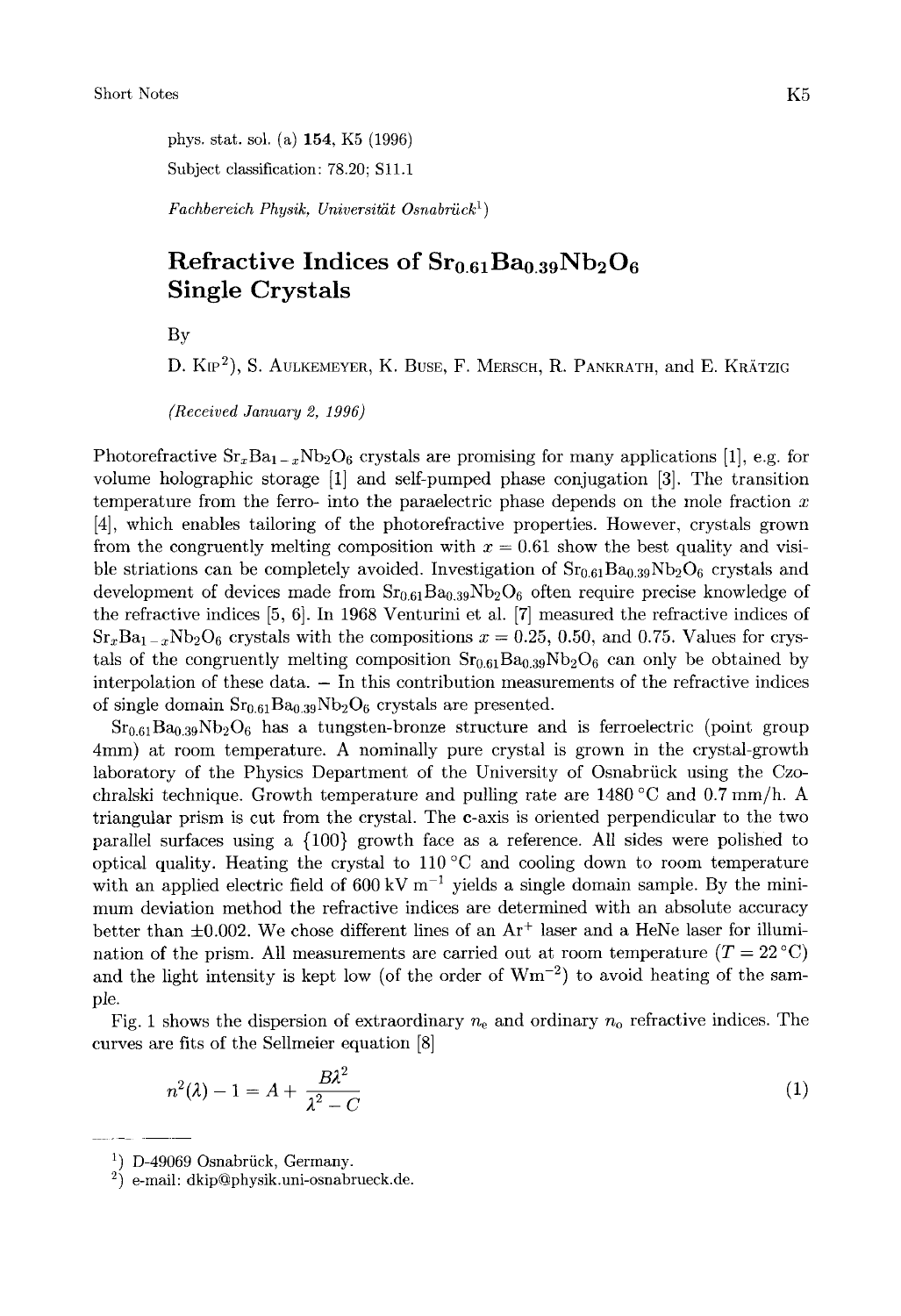

Fig. 1. Refractive indices  $n_e$  and  $n_o$  of  $Sr<sub>0.61</sub>Ba<sub>0.39</sub>Nb<sub>2</sub>O<sub>6</sub> crystals for extraordina$ rily and ordinarily polarized light vs. light wavelength  $\lambda$  at room temperature  $(T = 22^{\circ}$ C). The symbols are measured values and the solid lines fits to the Sellmeier equation (1) with the parameters of Table 1

## Table 1

Fits of the Sellmeier equation (1) to the measured extraordinary  $(n_e)$  and ordinary  $(n_o)$ refractive indices yield the listed parameters *A, B,* and *C* 

|             | Η     | В     | $C\, (10^{-14}~\mathrm{m}^2)$ |
|-------------|-------|-------|-------------------------------|
| $n_{\rm e}$ | 1.667 | 2.188 | 5.690                         |
| $n_{\rm o}$ | 1.711 | 2.248 | 5.982                         |

## Table 2

Extraordinary  $(n_e)$  and ordinary  $(n_o)$  refractive indices and birefringence  $(n_e - n_o)$  for some frequently used laser wavelengths  $\lambda$  at room temperature  $(T = 22 \degree C)$ 

| $\lambda$ (nm) | $n_{\rm e}$ | $n_{\alpha}$ | $n_{\rm e}-n_{\rm o}$ |  |
|----------------|-------------|--------------|-----------------------|--|
| 488.0          | 2.354       | 2.390        | $-0.036$              |  |
| 514.5          | 2.335       | 2.370        | $-0.035$              |  |
| 532.0          | 2.325       | 2.358        | $-0.033$              |  |
| 632.8          | 2.284       | 2.314        | $-0.030$              |  |



 $(T = 22 \degree C)$ . The symbols are measured values and the solid line is calculated from the Sellmeier equation **(1)** with the